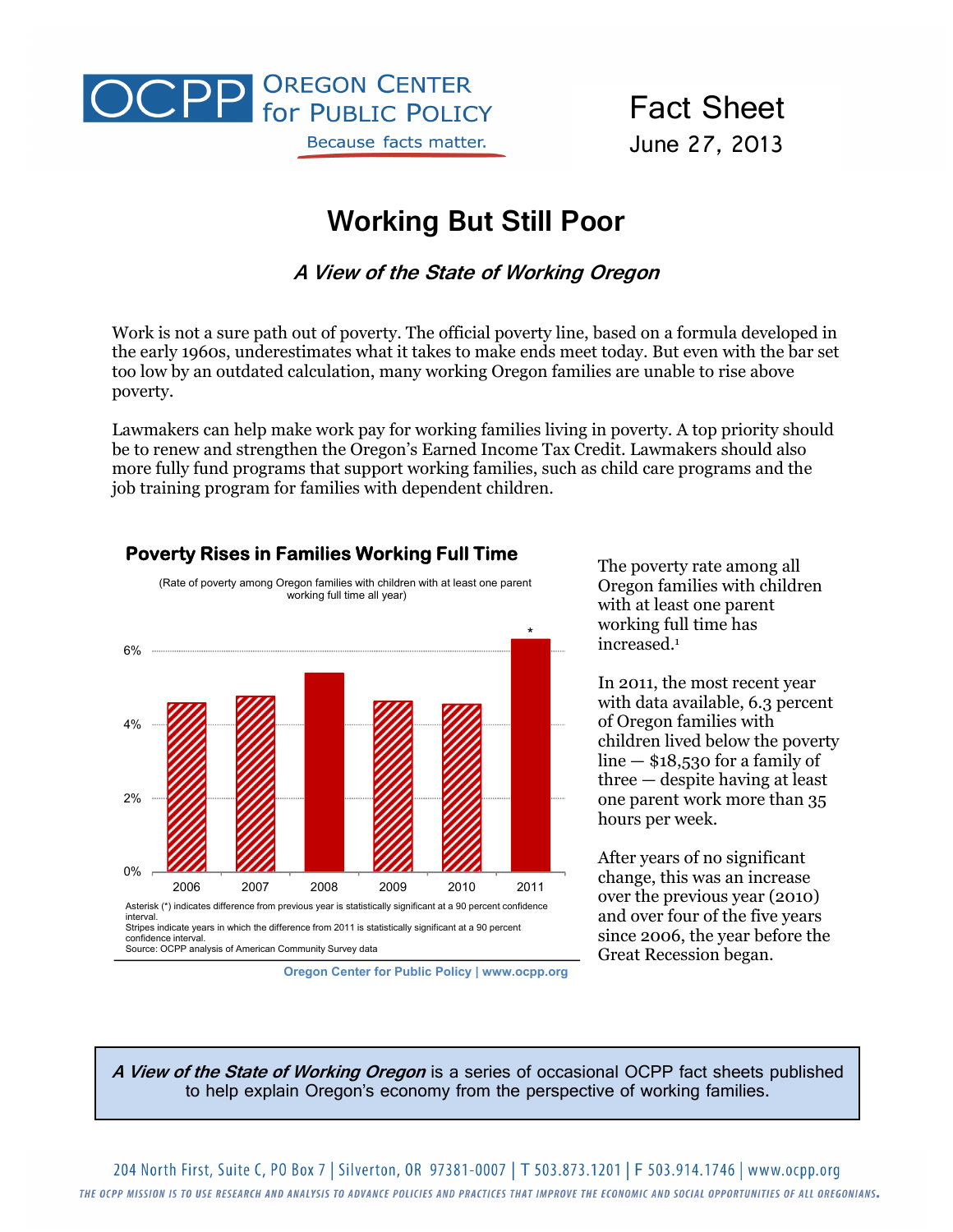### **Most Families in Poverty Have Working Parents**

(2011 share families in poverty by work experience of householder and spouse)



**Oregon Center for Public Policy | www.ocpp.org**

Most families with children living in poverty in Oregon are working families. In other words, a poor child in Oregon likely has a working parent.

In 2011, among Oregon's poor families with children, about 7 out of every 10 had at least one parent who worked. And more than a fifth (22 percent) had at least one parent who worked full time in 2011.

While the majority of poor families with children have a worker present, families living in poverty often confront barriers to employment, such as physical or mental health problems, children's health issues, domestic violence, and/or lack of affordable child care.2



## **More Poor Kids Have Parents Working Full Time** (Share of children in poverty living in families with at least one parent working full time)

Full-time work was less likely to be enough for a parent to lift her or his family above the poverty line in 2011 than it was in 2010 and in 2009, the year the recession officially ended.

In 2011, 26 percent of children in poverty lived in a home in which at least one parent worked full time.

**Oregon Center for Public Policy | www.ocpp.org**

confidence interval.

Source: OCPP analysis of American Community Survey data